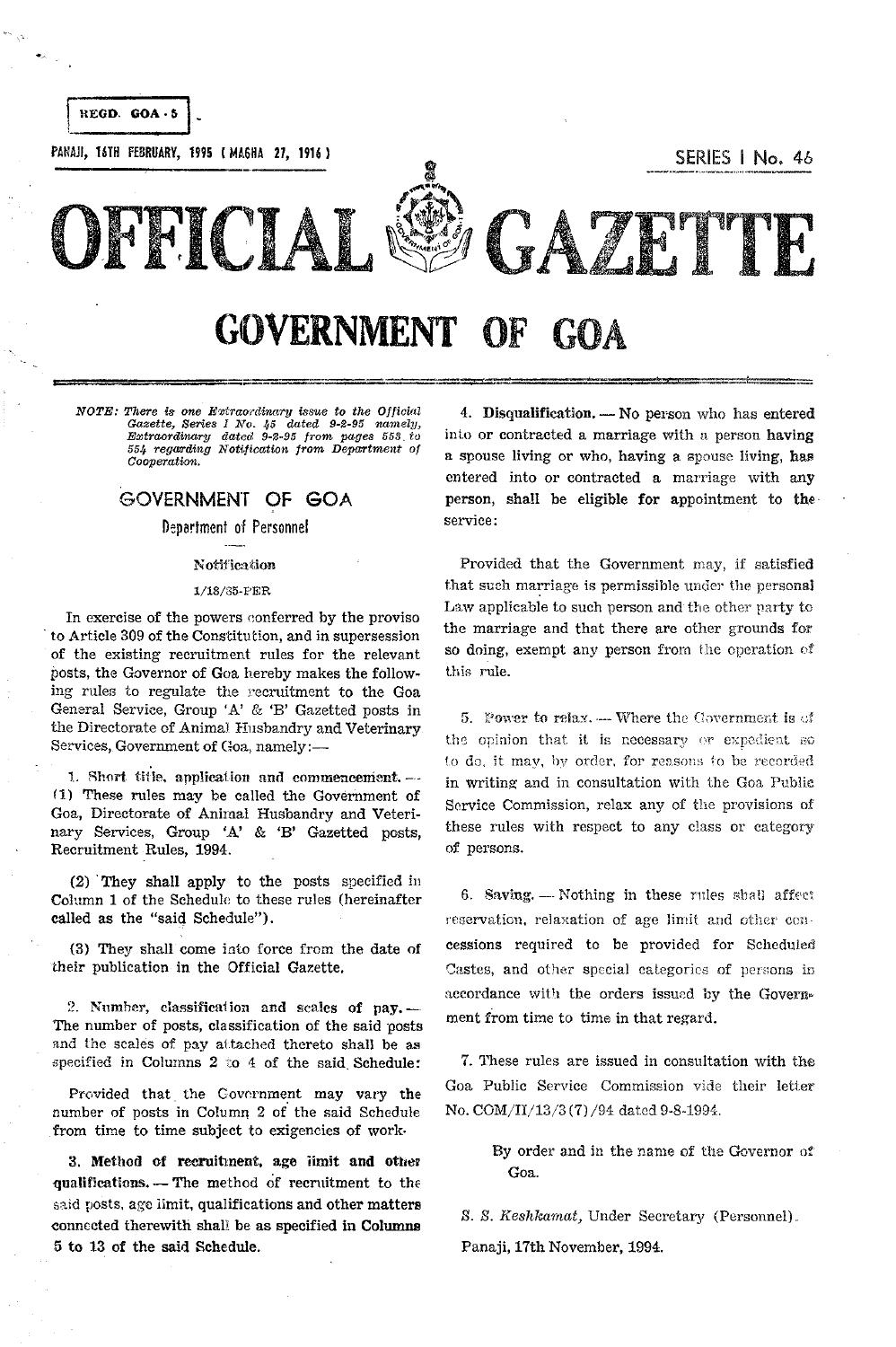|                                                                       |                                                                                          |                                                                                         |                                                         |                                                               |                                                                                                                                                                                                                      |                                                                                                                                              | <b>SCHEDULE</b>                                                                                                                                                                                                                                                                                                                                                                                                                                                                  |                                                                                                                                                     |                                       |                                                                                                                                                                                              |                                                                                                                                                                                                                                   |                                                                                                                                                                                                                                                                                                                     |                                                                                                                                                    | 99                                                                                                |
|-----------------------------------------------------------------------|------------------------------------------------------------------------------------------|-----------------------------------------------------------------------------------------|---------------------------------------------------------|---------------------------------------------------------------|----------------------------------------------------------------------------------------------------------------------------------------------------------------------------------------------------------------------|----------------------------------------------------------------------------------------------------------------------------------------------|----------------------------------------------------------------------------------------------------------------------------------------------------------------------------------------------------------------------------------------------------------------------------------------------------------------------------------------------------------------------------------------------------------------------------------------------------------------------------------|-----------------------------------------------------------------------------------------------------------------------------------------------------|---------------------------------------|----------------------------------------------------------------------------------------------------------------------------------------------------------------------------------------------|-----------------------------------------------------------------------------------------------------------------------------------------------------------------------------------------------------------------------------------|---------------------------------------------------------------------------------------------------------------------------------------------------------------------------------------------------------------------------------------------------------------------------------------------------------------------|----------------------------------------------------------------------------------------------------------------------------------------------------|---------------------------------------------------------------------------------------------------|
| Name/<br>/Desig-<br>nation<br>of post                                 | Num-<br>ber<br>of<br>posts                                                               | Classi-<br>fication                                                                     | Scale<br>of Pay                                         | Whether<br>Selection<br>post or<br>non-<br>-Selection<br>post | Age<br>limit<br>for.<br>direct<br>recruits                                                                                                                                                                           | Whether<br>the<br>benefit<br>of added<br>years of<br>service is<br>admissi-<br>ble under<br>Rule 30<br>of CCS<br>(Pension)<br>Rules,<br>1972 | Educational and<br>other qualifications<br>required for direct<br>recruits                                                                                                                                                                                                                                                                                                                                                                                                       | Whether<br>age & edu-<br>cational<br>qualifica-<br>tions pres-<br>cribed for<br>the direct<br>recruits will<br>apply in<br>the case of<br>promotees | Period<br>of pro-<br>bation<br>if any | Method of<br>recruitment whe-<br>ther by direct<br>or by<br>promotion or by<br>deputation/trans-<br>fer/contract and<br>percentage of the<br>vacancies to be<br>filled by various<br>methods | In case of recruitment If a D.P.C.<br>by promotion/deputa-<br>tion/transfer, grades<br>from which promo-<br>tion/deputation/<br>transfer is to be made                                                                            | exists,<br>what is<br>its com-<br>position                                                                                                                                                                                                                                                                          | Circums-<br>tances in<br>which Goa<br>Public<br>Service<br>Commission<br>is to be<br>consulted<br>in making<br>recruitment                         | <b>SERIES</b><br>$\overline{\phantom{0}}$<br>No.<br>ð,                                            |
| $-1$                                                                  | $\overline{2}$                                                                           | 3                                                                                       | 4                                                       | 5                                                             | 6                                                                                                                                                                                                                    | 6(a)                                                                                                                                         | 7                                                                                                                                                                                                                                                                                                                                                                                                                                                                                | 8                                                                                                                                                   | 9                                     | 10                                                                                                                                                                                           | -11                                                                                                                                                                                                                               | 12                                                                                                                                                                                                                                                                                                                  | 13                                                                                                                                                 |                                                                                                   |
| Director<br>of Animal<br>Husbandry<br>and Vete-<br>rinary<br>Services | 1<br>(1994)<br>sub-<br>ject to<br>varia-<br>tion                                         | Goa<br>General<br>Service<br>Group<br>'A' Ga-<br>zetted,<br>Non-<br>-Minis-<br>terial   | Rs.<br>3700-<br>$-125-$<br>4700-<br>$-150-$<br>$-5000$  |                                                               | Selection Not ex-<br>ceeding<br>45 years<br>(Relaxa-<br>ble for<br>Govern-<br>ment ser-<br>vants by<br>5 years<br>in accor-<br>dance with<br>the ins-<br>tructions<br>or orders<br>issued by<br>the Go-<br>vernment) | No                                                                                                                                           | Essential.<br>(i) Post-Graduate De.<br>gree in Veterinary<br>Science or Animal<br>Husbandry of a re-<br>cognised Universi-<br>ty or equivalent<br>and registered<br>with a State Ve-<br>terinary Council.<br>(ii) About 10 years'<br>experience in a res-<br>ponsible position<br>in Live Stock De-<br>velopment Work.<br>Desirable:<br>(i) Doctorate in any<br>branch of Animal<br>Husbandry or Ve-<br>terinary Science.<br>(ii) Knowledge of Kon-<br>kani and/or Ma-<br>rathi, | Age: No<br>Qualifica-<br>tions: No.                                                                                                                 | One<br>year                           | By promotion<br>failing which<br>by direct<br>recruitment.                                                                                                                                   | Promotion:<br>(i) Deputy Director<br>with 5 years<br>regular service<br>in the grade.<br>(ii) Failing (i) above.<br>with 10 years<br>combined regular<br>service in the<br>grade of Deputy<br>Director and<br>Assistant Director, | Group 'A'<br>D. P. C.<br>consisting<br>of:---<br>$(1)$ Chair-<br>man/<br>/Mem-<br>ber,<br>G. P.<br>S. C.<br>— Chair<br>man.<br>$(2)$ Chief<br>Secre-<br>tary<br>or his<br>nomi-<br>nee<br>— Мет-<br>ber.<br>$(3)$ Admi-<br>nistra-<br>tive<br>Secre-<br>tary/<br>/Head<br>of De-<br>part-<br>ment<br>— Мет-<br>ber. | As requi-<br>red under<br>the Goa<br>Public<br>Service<br>Commis-<br>sion (Ex-<br>emption<br>from con-<br>sultation)<br>Regula-<br>tions,<br>1988. | <b>TVIOLARO</b><br><b>GAZETTE</b><br>GOVT.<br>$\mathbf{g}$<br><b>AOA</b><br>16TH<br>$\mathcal{L}$ |
| Deputy<br>Director                                                    | 5<br>(1994)<br>sub-<br>ject<br>to va<br>riation<br>depen-<br>dent<br>on<br>work-<br>load | Goa<br>General<br>Service<br>Group<br>$'A'$ Ga-<br>zetted,<br>Non-<br>-Minis-<br>terial | Rs.<br>3000-<br>$-100-$<br>$-3500-$<br>$-125-$<br>-4500 | Selection Not ex-                                             | ceeding<br>40 years<br>(Relaxa-<br>ble for<br>Govern-<br>ment ser-<br>vants by<br>5 years<br>in accor-<br>dance with<br>the ins-<br>tructions                                                                        | No.                                                                                                                                          | Essential:<br>(1) Master's Degree in<br>Animal Husbandry<br>or Veterinary Sci-<br>ence of a recog-<br>n.sed University/<br>Institution or equi-<br>valent and regis-<br>tered with a State<br>Veterinary Council<br>(ii) 5 years' experience<br>In a supervisory                                                                                                                                                                                                                 | Age: No<br>Qualifica-<br>tions: No.                                                                                                                 | One-<br>vear                          | By promotion<br>failing which<br>by direct<br>recruitment.                                                                                                                                   | P omotion.<br>Assistant Director<br>with 3 years regular<br>service in the grade.<br>For Deputy Director<br>(Gymaecologist)<br>Promotion:<br>Assistant Director<br>with 3 years' regular<br>service in the grade                  | Group 'A'<br>D. P. C.<br>consisting<br>$0$ : $-$<br>$(1)$ Chair-<br>man/<br>/Mem-<br>ber,<br>G. P.<br>S. C.<br>-- Chair-<br>man.                                                                                                                                                                                    | As requi-<br>red under<br>the Goa<br>Public<br>Service<br>Commis-<br>sion (Ex-<br>emption<br>from con-<br>sultation)<br>Regula-<br>tions,<br>1988. | <b>WBRUARY</b> ,<br>2995                                                                          |

 $\Delta$ 

 $\label{eq:2.1} \begin{split} \mathcal{L}_{\text{max}}(\mathbf{y},\mathbf{y})&=\mathcal{L}_{\text{max}}(\mathbf{y},\mathbf{y})\mathcal{L}_{\text{max}}(\mathbf{y},\mathbf{y})\\ &\leq \mathcal{L}_{\text{max}}(\mathbf{y},\mathbf{y})\mathcal{L}_{\text{max}}(\mathbf{y},\mathbf{y})\mathcal{L}_{\text{max}}(\mathbf{y},\mathbf{y})\mathcal{L}_{\text{max}}(\mathbf{y},\mathbf{y})\mathcal{L}_{\text{max}}(\mathbf{y},\mathbf{y})\mathcal{L}_{\text{max}}(\mathbf{y$ 

 $\label{eq:1} \begin{array}{ll} \displaystyle \frac{1}{\sqrt{2}}\left(\frac{1}{\sqrt{2}}\right)^{1/2} \left(\frac{1}{\sqrt{2}}\right)^{1/2} \left(\frac{1}{\sqrt{2}}\right)^{1/2} \left(\frac{1}{\sqrt{2}}\right)^{1/2} \left(\frac{1}{\sqrt{2}}\right)^{1/2} \left(\frac{1}{\sqrt{2}}\right)^{1/2} \left(\frac{1}{\sqrt{2}}\right)^{1/2} \left(\frac{1}{\sqrt{2}}\right)^{1/2} \left(\frac{1}{\sqrt{2}}\right)^{1/2} \left(\frac{1}{\sqrt{2}}\$ 

 $\sim 100$ 

 $\sim$ 

 $\sim 100$ 

 $\sim$   $\sim$ 

 $\mathcal{L}^{\mathcal{L}}(\mathcal{L}^{\mathcal{L}}(\mathcal{L}^{\mathcal{L}}(\mathcal{L}^{\mathcal{L}}(\mathcal{L}^{\mathcal{L}}(\mathcal{L}^{\mathcal{L}}(\mathcal{L}^{\mathcal{L}}(\mathcal{L}^{\mathcal{L}}(\mathcal{L}^{\mathcal{L}}(\mathcal{L}^{\mathcal{L}}(\mathcal{L}^{\mathcal{L}}(\mathcal{L}^{\mathcal{L}}(\mathcal{L}^{\mathcal{L}}(\mathcal{L}^{\mathcal{L}}(\mathcal{L}^{\mathcal{L}}(\mathcal{L}^{\mathcal{L}}(\mathcal{L}^{\mathcal{L$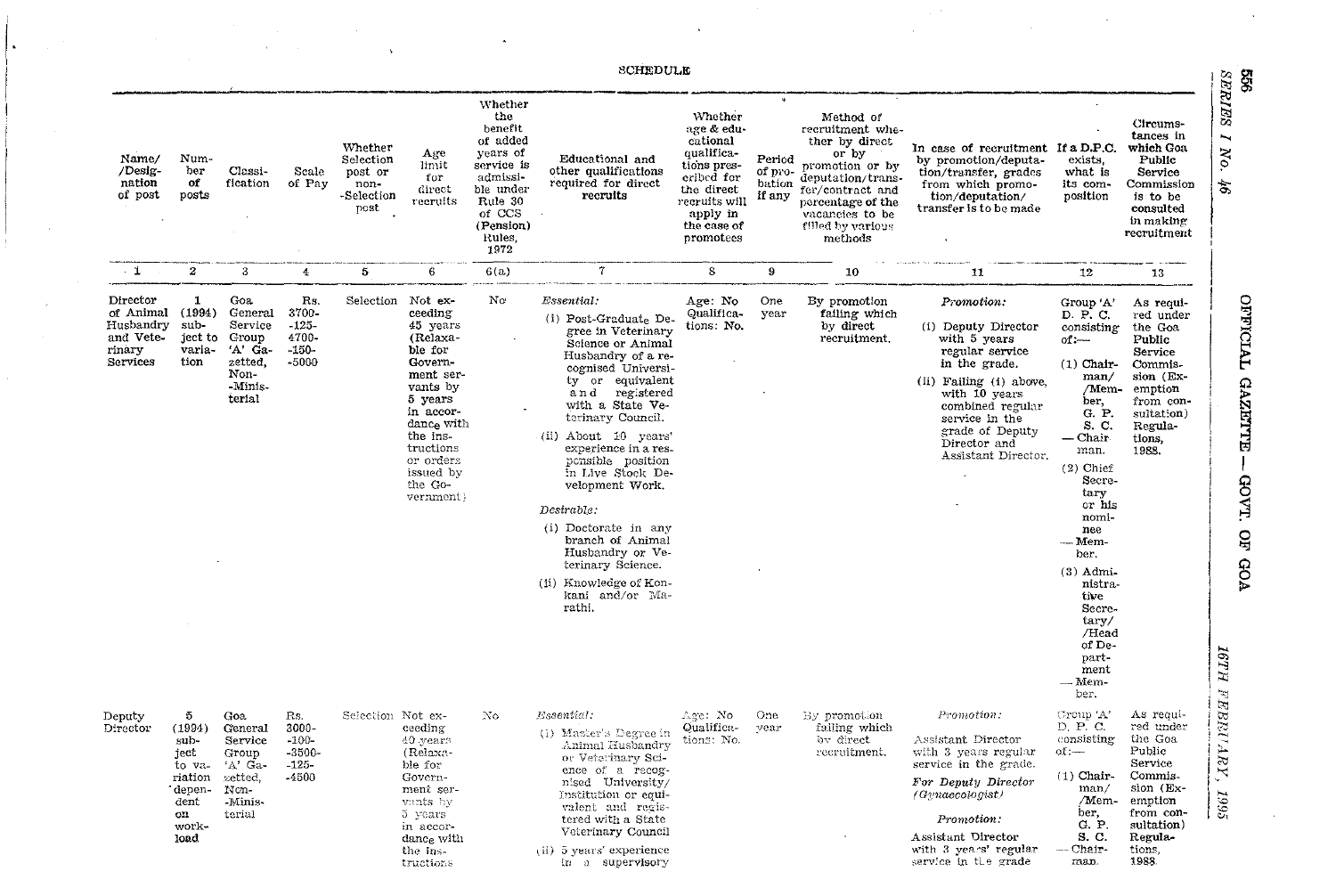|                                                                                                                                                                                                                                                                                 | or orders<br>issued by<br>the Go-<br>vernment)                                                                                                                                                                             | capacity in the<br>livestock develop-<br>ment work.<br>Desirable:                                                                                                                                                                                                                                                                                                                                                                                                                                                                                                                                                                                                                                                                                                                |                                                                                                                                       | and with 3 years<br>experience in Animal<br>breeding work.                                                                                                                                                              | $(2)$ Chief<br>Secre-<br>tary<br>or his<br>nomi-<br>nee                                                                                                                                                                                                                                                                                                                                                                                                                                                                                                                                                 |                                                                                                         |
|---------------------------------------------------------------------------------------------------------------------------------------------------------------------------------------------------------------------------------------------------------------------------------|----------------------------------------------------------------------------------------------------------------------------------------------------------------------------------------------------------------------------|----------------------------------------------------------------------------------------------------------------------------------------------------------------------------------------------------------------------------------------------------------------------------------------------------------------------------------------------------------------------------------------------------------------------------------------------------------------------------------------------------------------------------------------------------------------------------------------------------------------------------------------------------------------------------------------------------------------------------------------------------------------------------------|---------------------------------------------------------------------------------------------------------------------------------------|-------------------------------------------------------------------------------------------------------------------------------------------------------------------------------------------------------------------------|---------------------------------------------------------------------------------------------------------------------------------------------------------------------------------------------------------------------------------------------------------------------------------------------------------------------------------------------------------------------------------------------------------------------------------------------------------------------------------------------------------------------------------------------------------------------------------------------------------|---------------------------------------------------------------------------------------------------------|
|                                                                                                                                                                                                                                                                                 |                                                                                                                                                                                                                            | Knowledge of Kon-<br>kani and/or Ma-<br>rathi.                                                                                                                                                                                                                                                                                                                                                                                                                                                                                                                                                                                                                                                                                                                                   |                                                                                                                                       |                                                                                                                                                                                                                         | $-m$ Mem-<br>ber.<br>$(3)$ Admi-<br>nistra-<br>tive<br>Secre-<br>tary/<br>/Head<br>of De-<br>part-                                                                                                                                                                                                                                                                                                                                                                                                                                                                                                      | SERTES<br>I No.<br>$\mathcal{B}^{\prime}$                                                               |
|                                                                                                                                                                                                                                                                                 |                                                                                                                                                                                                                            |                                                                                                                                                                                                                                                                                                                                                                                                                                                                                                                                                                                                                                                                                                                                                                                  |                                                                                                                                       |                                                                                                                                                                                                                         | ment<br>- Mem-<br>ber.                                                                                                                                                                                                                                                                                                                                                                                                                                                                                                                                                                                  |                                                                                                         |
| Rs.<br>13<br>Goa<br>Assistant<br>2200-<br>(1994)<br>General<br>Director<br>$-75-$<br>Service<br>sub-<br>-2800-<br>Group<br>ject<br>$-EB$ -<br>'A' Ga-<br>to va-<br>$-100-$<br>zetted,<br>riation<br>-4000<br>Non-<br>depen-<br>dent<br>-Minis-<br>terial<br>on<br>work-<br>load | Νo<br>Selection Not ex-<br>ceeding<br>35 years<br>(Relaxa-<br>ble for<br>Govern-<br>ment ser-<br>vants by<br>5 years<br>in accor-<br>dance with<br>the orders<br>or ins-<br>tructions<br>issued by<br>the Go-<br>vernment) | Essential:<br>(i) Master's Degree<br>in Animal Hus-<br>bandry and Vete-<br>rinary Science of<br>a recognised Uni-<br>versity/ Institu-<br>tion or equivalent<br>and registered with<br>a State Veterinary<br>Council.<br>(ii) 2 years' experience<br>in a Supervisory<br>capacity in the live-<br>stock development<br>work.<br>For Assistant Di-<br>rector<br>(Nutrition)<br>Master's Degree in<br>Animal Nutri-<br>tion from a re-<br>cognised Univer-<br>sity/Institution<br>or equivalent.<br>For Assistant Director<br>(Disease Investiga-<br>tion).<br>Master's Degree in<br>Veterinary Sci-<br>ence in Patholo-<br>gy/Bacteriology<br>(Microbiology)/<br>/Parasitology/<br>National Diplo-<br>ma in Preventive<br>Medicine from a<br>recognised Uni-<br>versity or Insti- | Age: No<br>Two<br>By promotion<br>failing which<br>Educat-<br>years<br>by direct<br>ional<br>Qualifica-<br>recruitment.<br>tions: No. | Promotion:<br>Veterinary Officer<br>with 5 years' regular<br>service in the grade<br>and with a degree in<br>Animal Husbandry or<br>Veterinary Science of<br>a recognised Univer-<br>sity/Institution or<br>equivalent. | Group $\lq A\rq$<br>As requi-<br>D. P. C.<br>red under<br>consisting<br>the Goa<br>Public<br>ot:<br>Service<br>$(1)$ Chair-<br>Commis-<br>man/<br>sion (Ex-<br>/Mem-<br>emption<br>ber,<br>from con-<br>G. P.<br>sultation)<br>S. C.<br>Regula-<br>$-$ Chair-<br>tions,<br>man.<br>1988.<br>$(2)$ Chief<br>Secre-<br>tary<br>or his<br>nomi-<br>nee<br>--- Mem-<br>ber.<br>$(3)$ Admi-<br>nistra-<br>tive<br>Secre-<br>tary/<br>/Head<br>of De-<br>part-<br>ment<br>- Mem-<br>ber.<br>Note:<br>The pro-<br>ceedings<br>of the<br>D. P. C.<br>relating<br>to confir-<br>mation of<br>a direct<br>recruit | OFFICIAL<br><b>GAZETTE</b><br>GOVT.<br>$\overline{H}$<br><b>GOA</b><br>HL9I<br>FEBRUARY,<br>1995<br>299 |

 $\mathbf{r}$ 

 $\sim$ 

 $\mathcal{L}^{\pm}$ 

 $\tilde{\mathcal{E}}$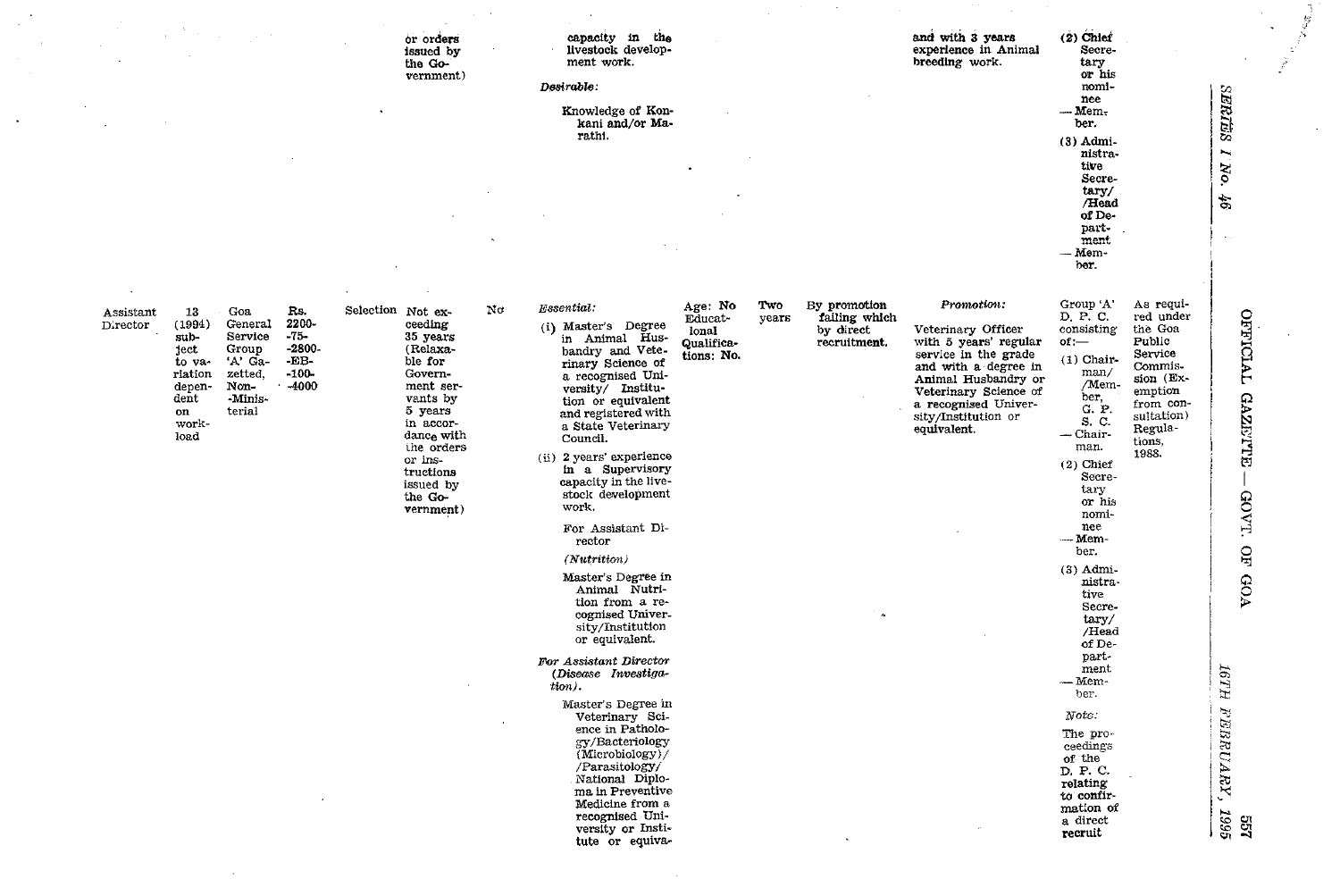| $\mathbf{1}$          | $\bf{2}$                                                                                 | $\mathbf{3}$                                                                         | 4                                                                                         | 5                 | 6                                                                                                                                                                                               | 6(a)               | $7^{\circ}$                                                                                                                                                                                                                                                                                                                                                                                                                                     | $\bf{8}$         | 9            | 10                        | 11    | 12                                                                                                                                                                                                                                                                                                      | 13                                                                                                                                                 |
|-----------------------|------------------------------------------------------------------------------------------|--------------------------------------------------------------------------------------|-------------------------------------------------------------------------------------------|-------------------|-------------------------------------------------------------------------------------------------------------------------------------------------------------------------------------------------|--------------------|-------------------------------------------------------------------------------------------------------------------------------------------------------------------------------------------------------------------------------------------------------------------------------------------------------------------------------------------------------------------------------------------------------------------------------------------------|------------------|--------------|---------------------------|-------|---------------------------------------------------------------------------------------------------------------------------------------------------------------------------------------------------------------------------------------------------------------------------------------------------------|----------------------------------------------------------------------------------------------------------------------------------------------------|
| $\mathcal{L}$         |                                                                                          |                                                                                      |                                                                                           |                   |                                                                                                                                                                                                 |                    | lent and regis-<br>tered with a<br><b>State Veterinary</b><br>Council.<br>Desirable:<br>Knowledge of Kon-<br>kani and/or Ma-<br>rathi.                                                                                                                                                                                                                                                                                                          |                  |              |                           |       | shall be<br>sent to the<br>Commis-<br>sion for<br>approval.<br>If how-<br>ever, these<br>are not<br>approved<br>by the<br>Commis-<br>sion, a<br>fresh<br>meeting<br>of the<br>D. P. C.<br>to be pre-<br>sided over<br>by the<br>Chairman<br>or a Mem-<br>ber of the<br>G. P. S. C.<br>shall be<br>held. |                                                                                                                                                    |
| Veterinary<br>Officer | 33<br>(1994)<br>subject<br>to<br>varia-<br>tion<br>depen-<br>dent<br>on<br>work-<br>load | Goa<br>General<br>Service<br>Group<br>'B' Ca-<br>zetted<br>Non-<br>-Minis-<br>terial | Rs.<br>2000-<br>$-60-$<br>2300-<br>$\mathbf{EB}$ .<br>$-75-$<br>3200-<br>$-100-$<br>-3500 | Selection Not ex- | ceeding<br>35 years<br>(Relaxa-<br>ble for<br>Govern-<br>ment ser-<br>vants by<br>5 years<br>in accor-<br>dance with<br>the orders<br>or ins-<br>tructions<br>issued by<br>the Go-<br>vernment) | $\rm\thinspace No$ | Essential:<br>Recognised Veterinary<br>qualification<br>included in the<br>First or Second<br>Schedule to the<br>Indian Veterinary<br>Council Act, 1984<br>(Central Act 52 of<br>1984) and registered<br>with a State<br>Veterinary Council.<br>$\label{eq:separable} Desirable.$<br>(i) Experience in<br>Cattle<br>Development/<br>/Poultry<br>Development or<br>running of a<br>Veterinary<br>Dispensary.<br>(ii) Knowledge of Konkani and/or | $\mathbb{N}.$ A. | Two<br>years | By direct<br>recruitment. | N. A. | $\mathbf{N}$ . A.<br>$\mathcal{P}^{\text{c}}_{\text{c}}$ , $\mathcal{P}^{\text{c}}_{\text{c}}$                                                                                                                                                                                                          | As requi-<br>red under<br>the Goa<br>Public<br>Service<br>Commis-<br>sion (Ex-<br>emption<br>from con-<br>sultation)<br>Regula-<br>tions,<br>1988. |

 $\label{eq:2.1} \frac{1}{\sqrt{2\pi}}\int_{\mathbb{R}^3}\frac{1}{\sqrt{2\pi}}\int_{\mathbb{R}^3}\frac{1}{\sqrt{2\pi}}\int_{\mathbb{R}^3}\frac{1}{\sqrt{2\pi}}\int_{\mathbb{R}^3}\frac{1}{\sqrt{2\pi}}\int_{\mathbb{R}^3}\frac{1}{\sqrt{2\pi}}\int_{\mathbb{R}^3}\frac{1}{\sqrt{2\pi}}\int_{\mathbb{R}^3}\frac{1}{\sqrt{2\pi}}\int_{\mathbb{R}^3}\frac{1}{\sqrt{2\pi}}\int_{\mathbb{R}^3}\frac{1$ 

 $\mathcal{A}^{\text{max}}_{\text{max}}$ 

 $\frac{V}{1.1995}$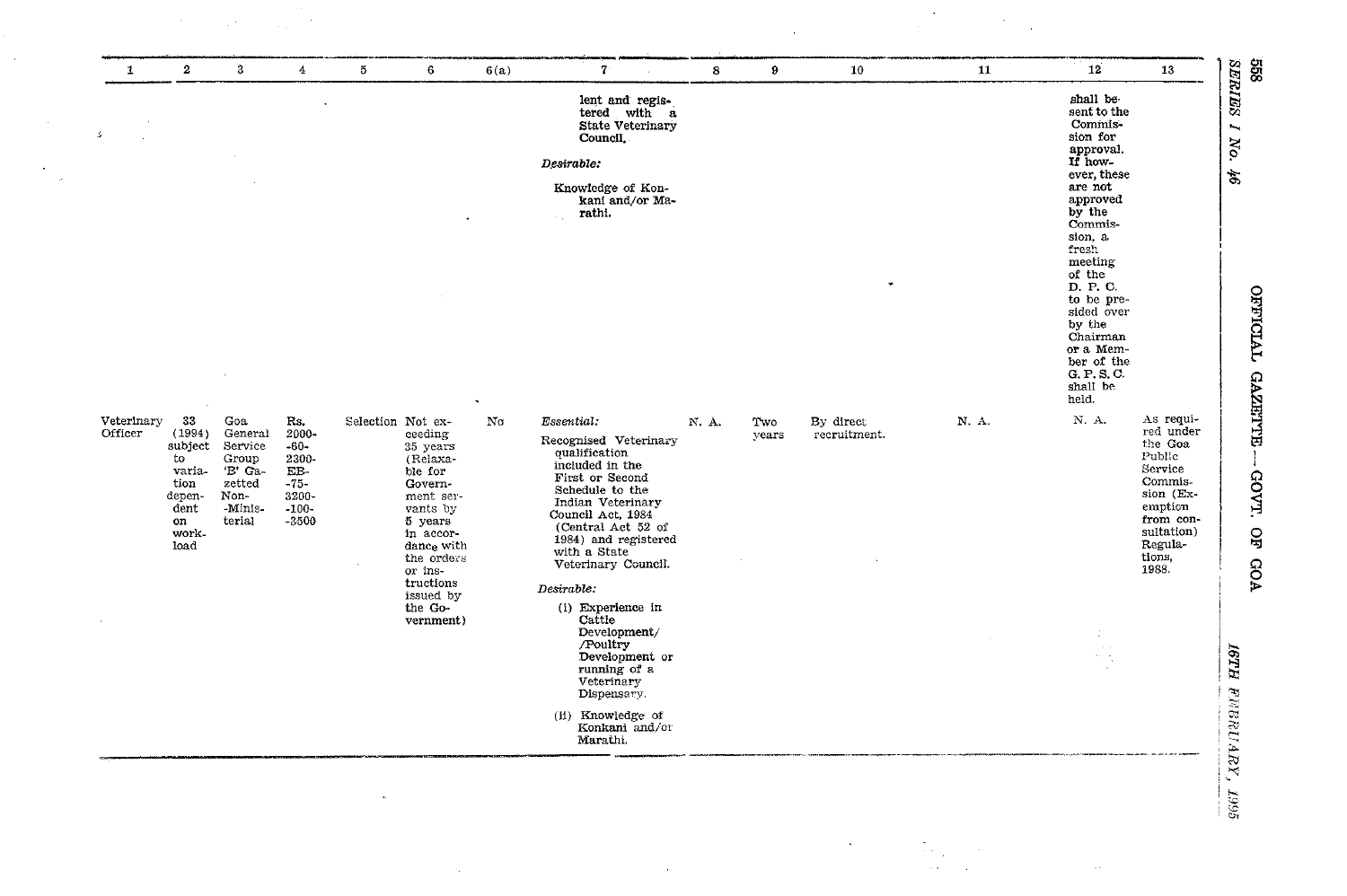## Department of labour

# Notification

## 21/6/89-LAB

Whereas the draft of certain Rules which the Government of Goa, proposed to make in exercise of the powers conferred by section 13 read with section 18 of the Child Labour (Prohibition and Regulation) Act, 1986 (Central Act 61 of 1986), were prepublished as required by sub-section (1) of section 18 of the said Act, in the Official Gazette, Series I, No. 20 dated 18-8-1994 under Government Notification No. 21/6/89-LAB dated 21-7-94, inviting objections and suggestions from all persons likely to be affected thereby till the expiry of 30 days from the date of publication of the said Notification in the Official Gazette';

And whereas the said Gazette was made available to the public on 18-8-94;

Ahd whereas objections and suggestions received from the public on the said draft have been taken irito consideration by the Government.

Now, therefore, in exercise of the powers conferred by section,13 read with section 18 of the Child Labour (Prohibition and Regulation) Act, 1986 (Central Act 61 of 1986), the Government of Goa hereby makes the following Rules, namely:-

1. *Short title and commencement.* -- (1) These rules mav be called the Goa Child Labour (Prohibition and Regulation) Rules, 1994.

(2) They shall come into force at once.

2. Definitions. — In these rules, unless the context otherwise requires,-

- (a) "Act" means the Child Labour (Prohibition and Regulation) Act, 1986 (Central Act 61 of 1986);
- (b) "Advisory Board" means the Child Labour (Health and Safety) Advisory Board constituted under rule 12;
- (c) "Form" means the forms appended to these rules;
- (d) "Government" means the Government of Goa.;
- (e) "Register" means the register required to be maintained under section 11 of the Act;
- (f) "Schedule" means the Schedule appended to the Act;
- (g) "Section" means a section of the Act;
- (h) The words and expressions used but not defined in these rules but defined in the Act shall have the same meaning respectively assigned to them in the Act.

3. Restriction for employment of children in certain occupation.-- No child shall be allowed or permitted to work in any of the occupation (set forth) in Part' A' of the Schedule to the Act or in any workshop wherein any of the processes set forth in Part B of the Schedule to the Act is carried on.

4. Hours of Work.  $-$  (1) No child shall be employed or permitted to work in any establishment or class of establishments to which Part III of the Act applied, for more than five and a half hours in any day.

(2) No child shall be required or allowed to work on a day of rest fixed for him.

*5, Employer to display a notice of hours* of *work.* - Every employer of an establishment to which Part III of the Act applies, shall display a notice of hours of work in English and in a language understood by the majority of workers at a conspicuous place in the establishment.

*6. Normal working day,-* No child employed in any establishment or occupation specified in Part III of the Act shall be allowed to work more than 3 hours continuously in case of morning shift and two and a half hours in case of evening shift before he has an interval of rest, in case of morning shift for two hours and in case of evening shift for one hour, which shall constitute a normal working day\_

7. Working hours of the child.-- (1) The working hours of the child employed in an establishment shal] be fixed that no working child shall work for more than three hours continuously in any normal working day without any interval of rest.

(2) No child shall be permitted or required to work between 7.00 p. m. and 8.00 a, m.

*8. Restriction for overtime.--* No child shall be required or permitted to work overtime during the normal working day.

*9. Waqes on holidays.-* (1) A working child shall be entitled to wages on all holidays as well as for the weekly day of rest as if he was on duty.

 $(2)$  If a working child is required to attend on a holidav, a compensatory holiday shall be given to him within 30 days immediately following the holiday, on a day mutually agreed upon by him and his employer.

10. Notice of emploument to the *insrector*.—Every employer of an establishment in which the child was/is employed or permitted to work shall send a notice thereto, to the inspector having jurisdiction over the area, in Form "A".

11. Health and safety.- The Government shall constitute a Child Labour (Health and Safety) Advisory Board for consultation regarding matters connected with the provision of health facilities and safetv measures to be provided for children employed or nermitted to work in any establishment or class of establishments.

12. Composition of Advisory Board.-- The Advisory Board shall consist of --

- (i) Minister for Labour who shall be the Chairman of the Advisory Board;
- (ii) Secretary, Labour, who shall be the Vice- -Chairman of the Advisory Board;
- (iii) Three representatives of the Government shall be as follows: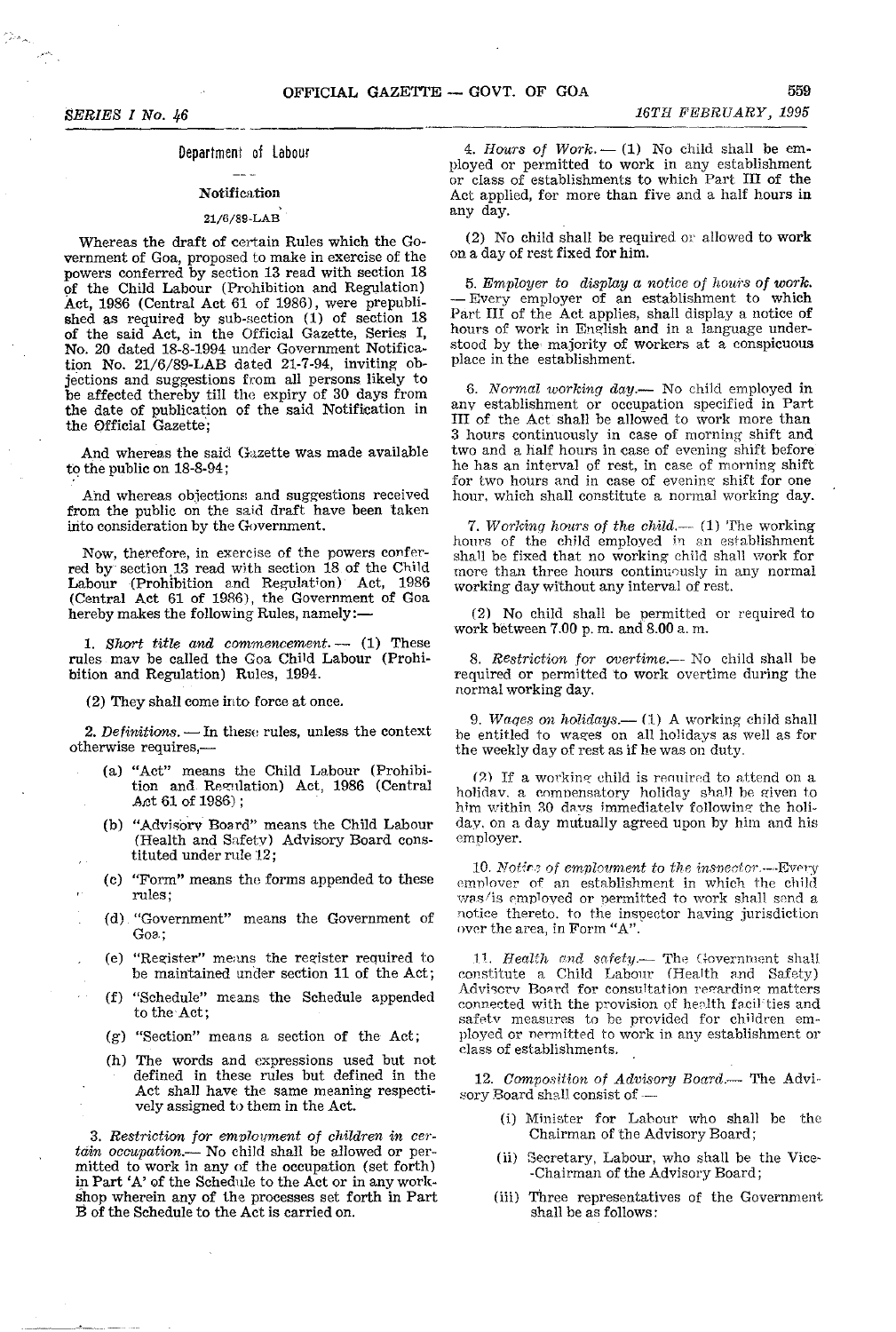- 
- (b) Chief Inspector of Factories & Boi**lers;** ,
- (c) Administrative Medical Officer.
- (iv) Three representatives each of the employers and employees to be nominated by the Government;
- (v) The Commissioner of Labour, Government of Goa, shall be the Convenor of the Advisory Board and shall also function as Member-Secretary' of the Advisory Board.

13. Term of office of the member.  $- (1)$  A non--official member of the Advisory Board shall hold office for a period of three years from the date of nomination unless he resigns his office or is removed from office by the Government for reasons to be recorded in writing.

'(2) The non-official members of the Advisory Board nominated to fill any casual vacancy, shall hold office for the remaining period of the term of office of the member in whose place he is nominated.

14. Resignation.-- (1) A member may resign his office by writing under his hand addressed to the Chairman of the Advisory Board. (2) The resignation given bv a member under sub-rule (1), shall take effect from the date of its acceptance- or on the expiry of thirty days from the date of receipt of such resignation, whichever is earlier, by the Chairman of the Advisory Board.

15. Cessation of membership. -- If a member-

- (i) is absent without leave of the Chairman of the Advisory Board for three or more consecutive meeting of the Advisory Board; or
- (ii) is of unsound mind and stands as declared by a competent court; or
- (iii) is or has been convicted of any offence which in the opinion of the Government, involves moral turpitude; or
- (iv) is an undischarged insolvent, then in such cases his membership of the Advisory Board shall stand terminated forthwith.

16. Travellina allowances for the member.-- Every non-official member shall be entitled to draw travelling- allowances at the rates applicable to Grade I officer of the Government for journeys performed for attending the meetings of the Advisory Board.

17. Time and place of meeting. - The Advisory Board shall meet at such times and place as the Chairman may fix in this behalf once in six months:

Provided that on a requisition in writing from not less than one half of the members, the Chairman shall call a meeting within 7 days from the date of the receipt of such requisition.

18. Notice of *meetings.*—The Convenor of the Advisory Board shall give at least ten days notice

**SERIES I No. 46 16TH FEBRUARY**, 1995 **16TH FEBRUARY**, 1995 **(a)** Director of Health Services. to every member of the Advisory Board of the time and place fixed for each meeting alongwith the list of business to be transacted at the said meeting:

> Provided that in the case of a meeting convened under proviso to rule 17, notice of only seven days may be given to every member.

> 19. Presiding at meeting. - The Chairman shall preside at every meeting of the Advisory Board at which he is present; if, however, the Chairman is unable to attend a meeting, any member elected by the members present among themselves shall preside at the meeting.

> *20.* Quorum.-- One third of the total number of members of the Advisory Board shall form a quorum and at least one representative each of both the employers and the employees should be present for transacting business at a meeting of the Advisory Board. If, at the time appointed for the meeting, a quorum is not present, the member presiding shall, wait for thirty minutes and if within such period there is a quorum, proceed with the meeting but if within such period there is no quorum, the person presiding shall adjourn the meeting to such hour on some future day as he may fix.

> 21. Decision by majority.-- All recommendations and advice shall, unless otherwise specially provided, be decided by a majority decision of the members present, and in the event of inequality of decision, the Chairman, or in absence of the Chairman, the presiding member at the meeting, as the case may be, shall have the final say in the matter,

> 22. Power and functions of the Advisory Board.---(1) The Advisory Board shall advise the Government as regards the standards of the health and safety to be provided by the employers under Rule 23.

> (2) The Advisory Board shall consider and report on anv matter connected with the provision of health facilities and safety measures which mav be referred to it bv the Government or the Chairman of the Advisory Board.

> 23. Health facilities and safety measures.  $-$  (1) At every establishment, where children are emploved, First-aid Box containing necessary eauinments shall be nrovided. Everv First-aid Box shall be clearly marked "First-aid" and shall be kept stocked and in good order.

> $(2)$  At every establishment where more than 100 children are employed, a disnensary shall be pro· vided and maintained with such equipment and drugs as the Government may direct.

> (3) The dispensary shall be in charge of a Qualified medical practitioner assisted by such staff as the Government may direct.

> ( 4) The dispensary shall have a floor area of at least 100 sq. mts. and smooth, hard and impervious walls and floor and shall be adeauatelv ventilated and lighted by both natural and artificial means. An adequate supply of wholesome drinking water shall also be provided.

> 24. Register to be maintained under section 11 of *Ihe Act.*-- (1) Every occupier of an establishment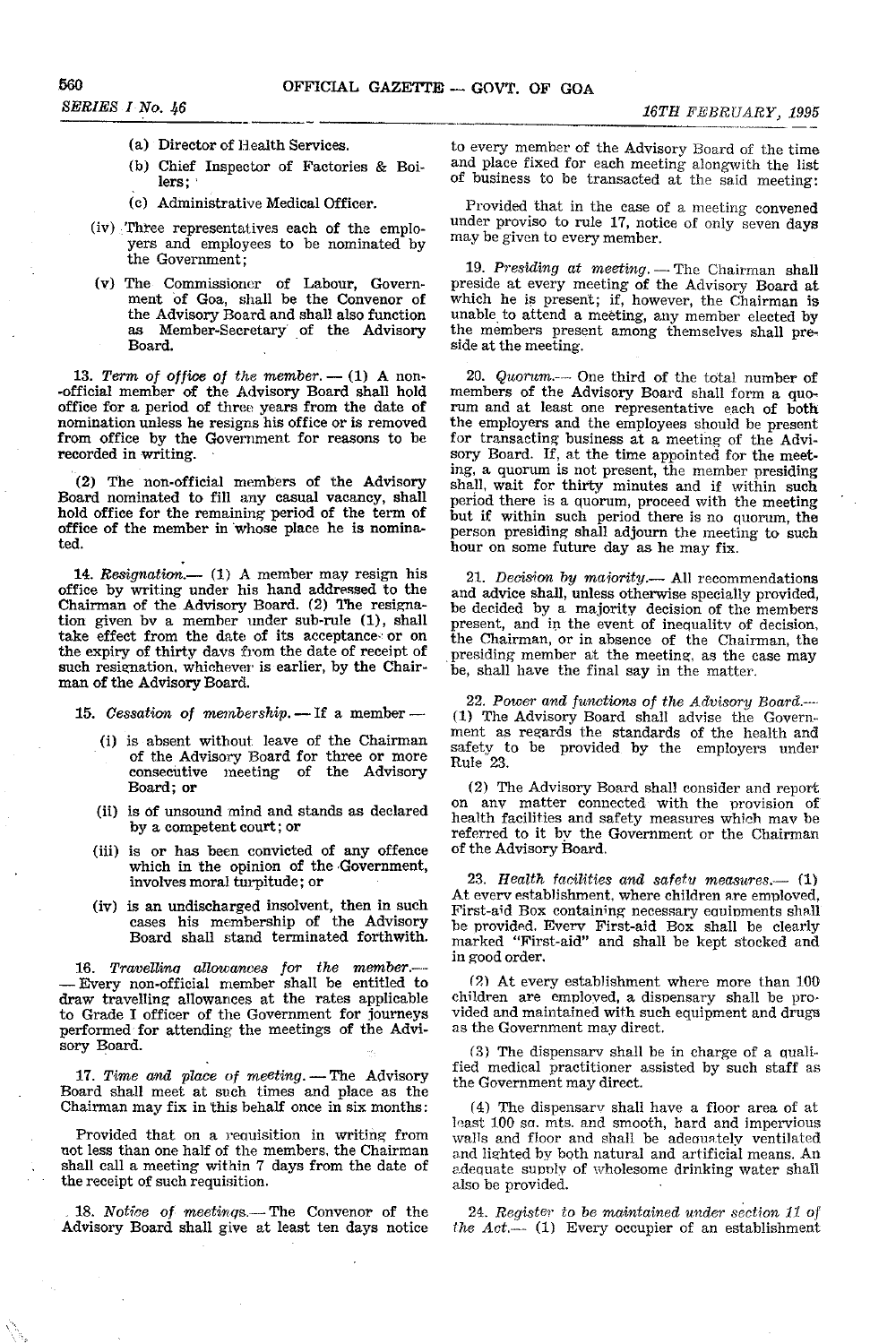*SERIES I No. 46* 16TH FEBRUARY, 1995<br> **SERIES I No. 46** 16TH FEBRUARY, 1995<br>
shall maintain a register in respect of the children 27. Charges.— The charges payable to the medical shall maintain a register in respect of the children employed or permitted to work at the establishment, in Form 'B'.

(2) The register shail be maintained on yearly basis but shall be retained by the employer for a period of three years after the date of the last entry made therein.

25. Certificate of  $age. - (1)$  All young persons in employment in any of the occupations set forth in Part A of the Schedule to the Act or in any workshop wherein any of the processes set forth in Part 'B' of the Schedule to the Act is carried on, shall produce a certificate of age from the appropriate medical authority whenever required to do so by an inspector.

(2) The certificate of age referred to in sub-rule  $(1)$  shall be issued in Form  $C'$ .

 $Explanation$ - For the purpose of sub-rule  $(1)$ , the appropriate medical authority shall be a Government Medical Officer not below the rank of Medical Health Officer or an Officer of equivalent rank employed on a regular basis in Employees State Insurance Dispensaries or Hospitals.

26. *Medical authority.*  $- A$  medical health authority having jurisdiction over the area where the establishment or occupation is being carried out, shaH be appropriate medical authority for the purpose of deciding the dispute as to age of the child under section  $10$  of the Act. The medical health authority before giving any decision, shall hear the concerned party or give them an opportunity of being heard and a certificate issued by the such medical health authority shall be final and binding on the parties. -.. \_'- -\_.\_---

*27. Charges.-* The charges payable to the medical health authority for issue of such certificate shall be the same as prescribed by the Government for their respective Medical Board.

28. *Charges to be borne by employer*.— The charges payable to the medical health Officer or medical health authority shall be borne by the employer of the young persons whose age is under dispute.

29. Abstract of the Act.— An abstract of sections 3 and 14 of the Act shall be displayed in Form 'D' appended to these rules.

### Form 'A'

### $(See rule 10)$

Notice to be sent by the employer of an establishment to the Inspector

- (i) Name and locality of the establishment;
- (ii) Name of the person in<br>actual management of management of the establishment;
- (iii) Address to which com- munication to be sent;
- (tv) Nature of occupation or process carried on in the establishment;

Plaee:~

Date:-

To,

The Inspector

Signature of occupier

### ll"O'rm 'B'

### (Sec rule 24)

Year

|           |                      |                  |                      | Name and address of employerPlace of work                              |                                              |                                                  |                               |                     |               |         |
|-----------|----------------------|------------------|----------------------|------------------------------------------------------------------------|----------------------------------------------|--------------------------------------------------|-------------------------------|---------------------|---------------|---------|
| Sr<br>No. | Name<br>of.<br>child | Father's<br>nam: | Date<br>of<br>Birth. | Nature of work being done by the establishment<br>Permanent<br>address | Date<br>-of<br>joining<br>establish-<br>ment | Nature<br>of<br>work<br>OI.<br>which<br>employed | Daily<br>hours<br>-of<br>work | Interval<br>of rest | Wages<br>paid | Remarks |